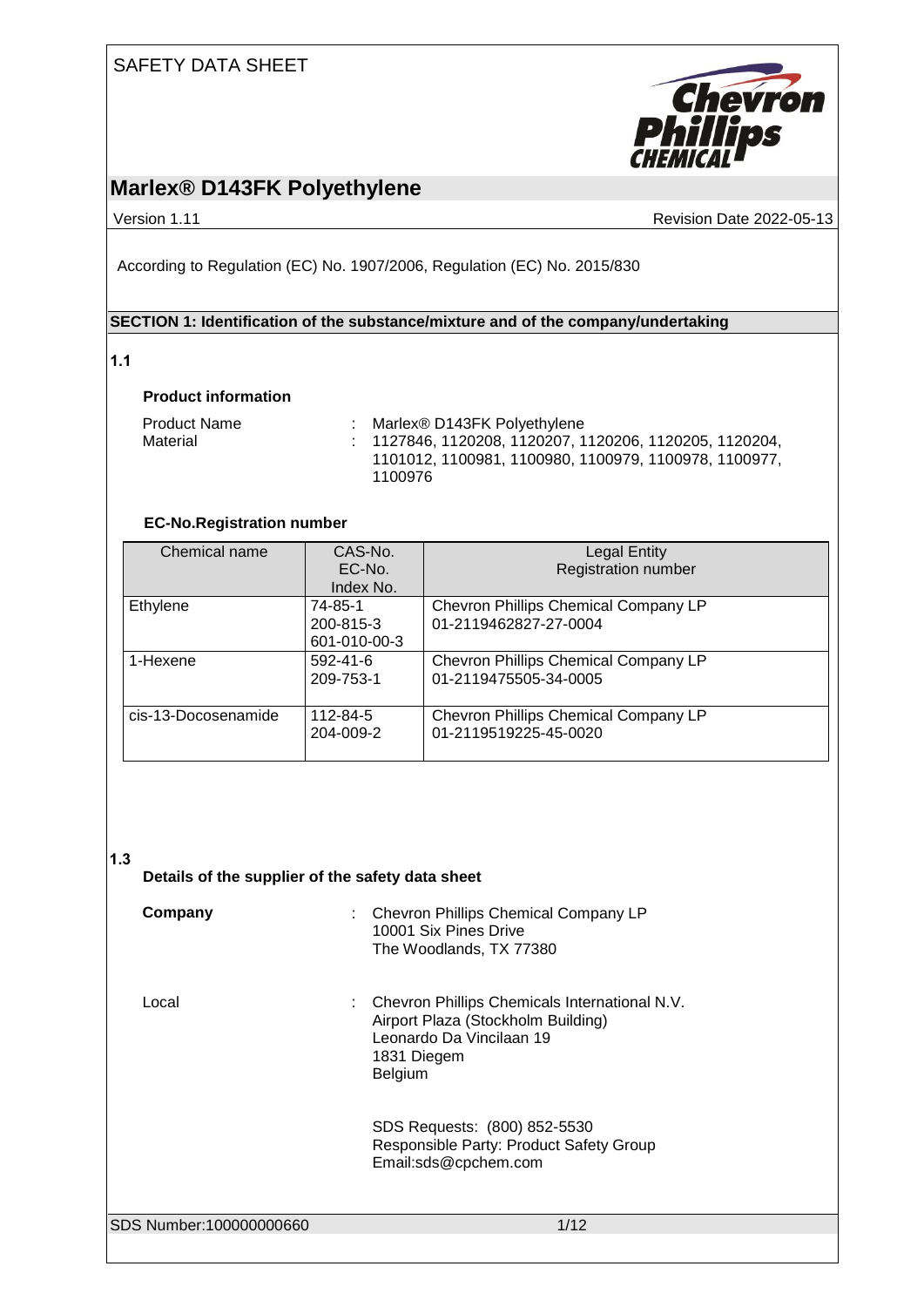### **Marlex® D143FK Polyethylene**

Version 1.11 **Network 2022-05-13** Revision Date 2022-05-13

#### **1.4**

#### **Emergency telephone:**

**Health**: 866.442.9628 (North America) 1.832.813.4984 (International) **Transport**: CHEMTREC 800.424.9300 or 703.527.3887(int'l) Asia: CHEMWATCH (+612 9186 1132) China: 0532 8388 9090 Mexico CHEMTREC 01-800-681-9531 (24 hours) South America SOS-Cotec Inside Brazil: 0800.111.767 Outside Brazil: +55.19.3467.1600 Argentina: +(54)-1159839431 EUROPE: BIG +32.14.584545 (phone) or +32.14583516 (telefax) Austria: VIZ +43 1 406 43 43 (24 hours/day, 7 days/week) Belgium: 070 245 245 (24 hours/day, 7 days/week) Bulgaria: +359 2 9154 233 Croatia: +3851 2348 342 (24 hours/day, 7 days/week) Cyprus: 1401 Czech Republic: Toxicological Information Center +420 224 919 293, +420 224 915 402 Denmark: Danish Poison Center (Giftlinjen): +45 8212 1212 Estonia: BIG +32.14.584545 (phone) or +32.14583516 (telefax) Finland: 0800 147 111 09 471 977 (24 hours/day) France: ORFILA number (INRS): + 33 (0) 1 45 42 59 59 (24 hours/day, 7 days/week) Germany: BIG +32.14.584545 (phone) or +32.14583516 (telefax) Greece: (0030) 2107793777 (24 hours/day, 7 days/week) Hungary: +36-80-201-199 (24 hours/day, 7 days/week) Iceland: 543 2222 (24 hours/day, 7 days/week) Ireland: BIG +32.14.584545 (phone) or +32.14583516 (telefax) Italy: BIG +32.14.584545 (phone) or +32.14583516 (telefax) Latvia: State Fire and Rescue Service, phone number: 112; Toxicology and Sepsis Clinic Poisoning and Drug Information Center, Hipokrāta 2, Riga, Latvia, LV-1038, phone number +371 67042473. (24 hours.) Liechtenstein: BIG +32.14.584545 (phone) or +32.14583516 (telefax) Lithuania: +370 (85) 2362052 Luxembourg: (+352) 8002 5500 (24 hours/day, 7 days/week) Malta: +356 2395 2000 The Netherlands: NVIC: +31 (0)88 755 8000 Norway: 22 59 13 00 (24 hours/day, 7 days/week) Poland: BIG +32.14.584545 (phone) or +32.14583516 (telefax) Portugal: CIAV phone number: +351 800 250 250 Romania: +40213183606 Slovakia: +421 2 5477 4166 Slovenia: Phone number: 112 Spain: National Emergency Telephone Number of Spanish Poison Centre: +34 91 562 04 20 (24 hours/day, 7 days/week) Sweden: 112 – ask for Poisons Information

| Responsible Department | : Product Safety and Toxicology Group |
|------------------------|---------------------------------------|
| E-mail address         | $\therefore$ SDS@CPChem.com           |
| Website                | www.CPChem.com                        |

MEDICAL APPLICATION CAUTION: Do not use this material in medical applications involving permanent implantation in the human body or permanent contact with internal body fluids or tissues fluids or tissues.

Do not use this material in medical applications involving brief or temporary implantation in the human body or contact with internal body fluids or tissues unless the material has been provided directly from Chevron Phillips Chemical Company LP or its legal affiliates under an agreement which expressly acknowledges the contemplated use.

SDS Number:100000000660 2/12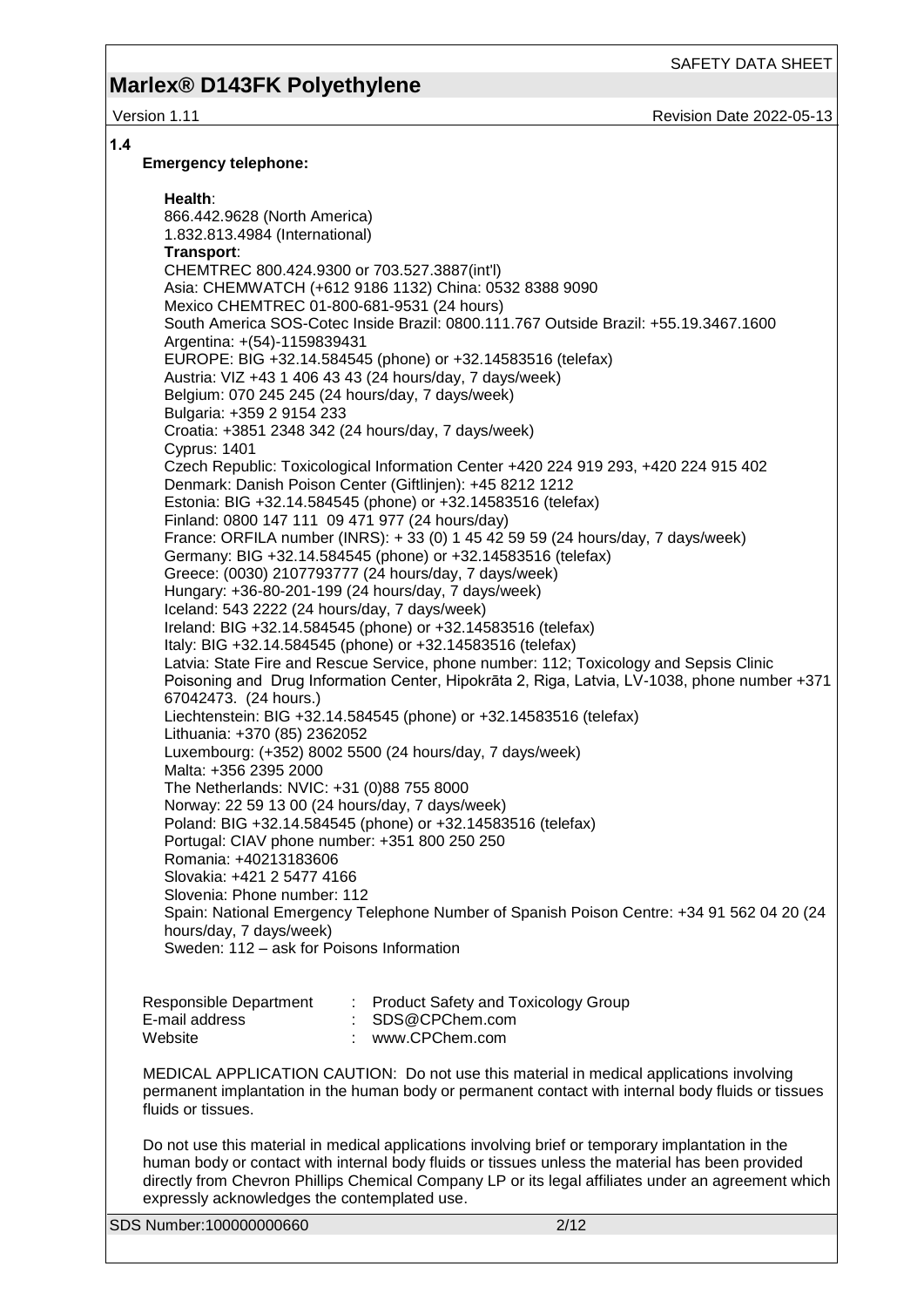Version 1.11 **Version 1.11** Revision Date 2022-05-13

Chevron Phillips Chemical Company LP and its legal affiliates makes no representation, promise, express warranty or implied warranty concerning the suitability of this material for use in implantation in the human body or in contact with internal body fluids or tissues.

#### **SECTION 2: Hazards identification**

#### **2.1**

#### **Classification of the substance or mixture REGULATION (EC) No 1272/2008**

Not a hazardous substance or mixture according to Regulation (EC) No 1272/2008.

#### **2.2**

#### **Labeling (REGULATION (EC) No 1272/2008)**

Not a hazardous substance or mixture according to Regulation (EC) No 1272/2008.

**SECTION 3: Composition/information on ingredients**

#### **3.1 - 3.2**

**Substance or Mixture**

#### **Hazardous ingredients**

| Chemical name                                         | CAS-No.<br>EC-No.<br>Index No. | <b>Classification</b><br>(REGULATION (EC) No<br>1272/2008) | Concentration<br>$[wt\%]$ |  |  |
|-------------------------------------------------------|--------------------------------|------------------------------------------------------------|---------------------------|--|--|
| Polyethylene Hexene<br>Copolymer                      | 25213-02-9                     |                                                            | $99 - 100$                |  |  |
| Contains no hazardous ingredients according to GHS. : |                                |                                                            |                           |  |  |

#### **SECTION 4: First aid measures**

#### **4.1**

#### **Description of first-aid measures**

| If inhaled              | Move to fresh air in case of accidental inhalation of dust or<br>fumes from overheating or combustion. If symptoms persist,<br>call a physician.                                                         |
|-------------------------|----------------------------------------------------------------------------------------------------------------------------------------------------------------------------------------------------------|
| In case of skin contact | If the molten material gets on skin, quickly cool in water. Seek<br>immediate medical attention. Do not try to peel the solidified<br>material from the skin or use solvents or thinners to dissolve it. |
| In case of eye contact  | $\therefore$ In the case of contact with eyes, rinse immediately with plenty<br>of water and seek medical advice.                                                                                        |
| If swallowed            | Do not induce vomiting without medical advice.                                                                                                                                                           |

SDS Number:100000000660 3/12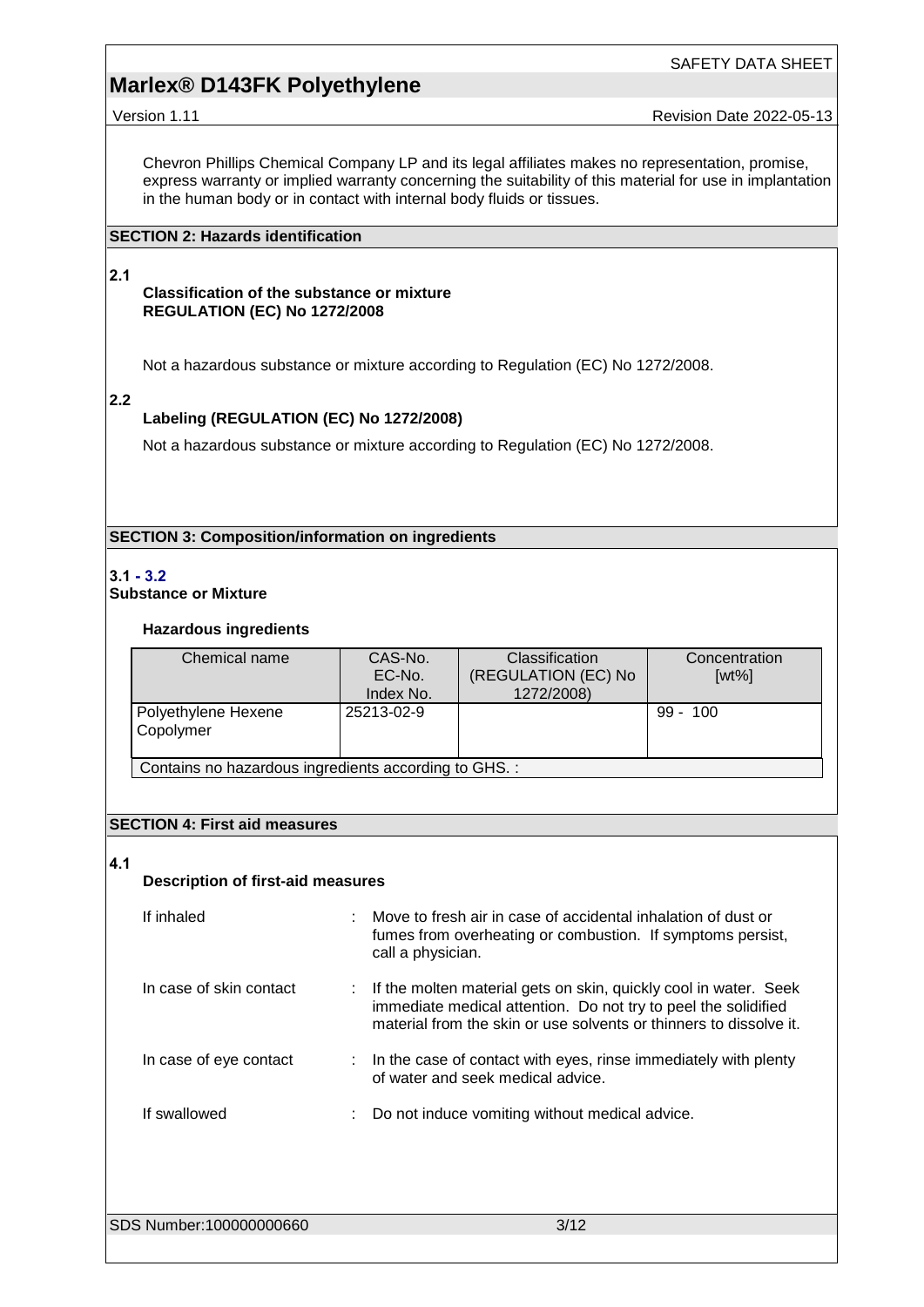version 1.11 Version 1.11 Revision Date 2022-05-13

SAFETY DATA SHEET

|     | <b>SECTION 5: Firefighting measures</b>                                                                       |                                                                                                                                                                                                                                                                                                                                                                                                                                                                                          |
|-----|---------------------------------------------------------------------------------------------------------------|------------------------------------------------------------------------------------------------------------------------------------------------------------------------------------------------------------------------------------------------------------------------------------------------------------------------------------------------------------------------------------------------------------------------------------------------------------------------------------------|
|     | Flash point                                                                                                   | No data available                                                                                                                                                                                                                                                                                                                                                                                                                                                                        |
|     | Autoignition temperature                                                                                      | No data available                                                                                                                                                                                                                                                                                                                                                                                                                                                                        |
| 5.1 | <b>Extinguishing media</b>                                                                                    |                                                                                                                                                                                                                                                                                                                                                                                                                                                                                          |
|     | Suitable extinguishing<br>media                                                                               | Water. Water mist. Dry chemical. Carbon dioxide (CO2).<br>Foam. If possible, water should be applied as a spray from a<br>fogging nozzle since this is a surface burning material. The<br>application of high velocity water will spread the burning<br>surface layer. Avoid the use of straight streams that may<br>create a dust cloud and the risk of a dust explosion. Use<br>extinguishing measures that are appropriate to local<br>circumstances and the surrounding environment. |
| 5.2 | Special hazards arising from the substance or mixture<br>Specific hazards during fire<br>$\sim$ 1<br>fighting | Risks of ignition followed by flame propagation or secondary<br>explosions can be caused by the accumulation of dust, e.g. on<br>floors and ledges.                                                                                                                                                                                                                                                                                                                                      |
| 5.3 |                                                                                                               |                                                                                                                                                                                                                                                                                                                                                                                                                                                                                          |
|     | <b>Advice for firefighters</b><br>Special protective<br>equipment for fire-fighters                           | Use personal protective equipment. Wear self-contained<br>breathing apparatus for firefighting if necessary.                                                                                                                                                                                                                                                                                                                                                                             |
|     | Further information                                                                                           | This material will burn although it is not easily ignited.                                                                                                                                                                                                                                                                                                                                                                                                                               |
|     | Fire and explosion<br>protection                                                                              | Treat as a solid that can burn. Avoid generating dust; fine dust<br>dispersed in air in sufficient concentrations, and in the<br>presence of an ignition source is a potential dust explosion<br>hazard.                                                                                                                                                                                                                                                                                 |
|     | Hazardous decomposition<br>products                                                                           | Normal combustion forms carbon dioxide, water vapor and may<br>produce carbon monoxide, other hydrocarbons and<br>hydrocarbon oxidation products (ketones, aldehydes, organic<br>acids) depending on temperature and air availability.<br>Incomplete combustion can also produce formaldehyde.                                                                                                                                                                                           |
|     | <b>SECTION 6: Accidental release measures</b>                                                                 |                                                                                                                                                                                                                                                                                                                                                                                                                                                                                          |
| 6.1 |                                                                                                               | Personal precautions, protective equipment and emergency procedures                                                                                                                                                                                                                                                                                                                                                                                                                      |
|     | Personal precautions                                                                                          | : Sweep up to prevent slipping hazard. Avoid breathing dust.<br>Avoid dust formation.                                                                                                                                                                                                                                                                                                                                                                                                    |
| 6.2 | <b>Environmental precautions</b>                                                                              |                                                                                                                                                                                                                                                                                                                                                                                                                                                                                          |
|     | Environmental precautions                                                                                     | Do not contaminate surface water. Prevent product from<br>entering drains.                                                                                                                                                                                                                                                                                                                                                                                                               |
| 6.3 | Methods and materials for containment and cleaning up<br>Methods for cleaning up                              | Clean up promptly by sweeping or vacuum.                                                                                                                                                                                                                                                                                                                                                                                                                                                 |
|     | SDS Number:100000000660                                                                                       | 4/12                                                                                                                                                                                                                                                                                                                                                                                                                                                                                     |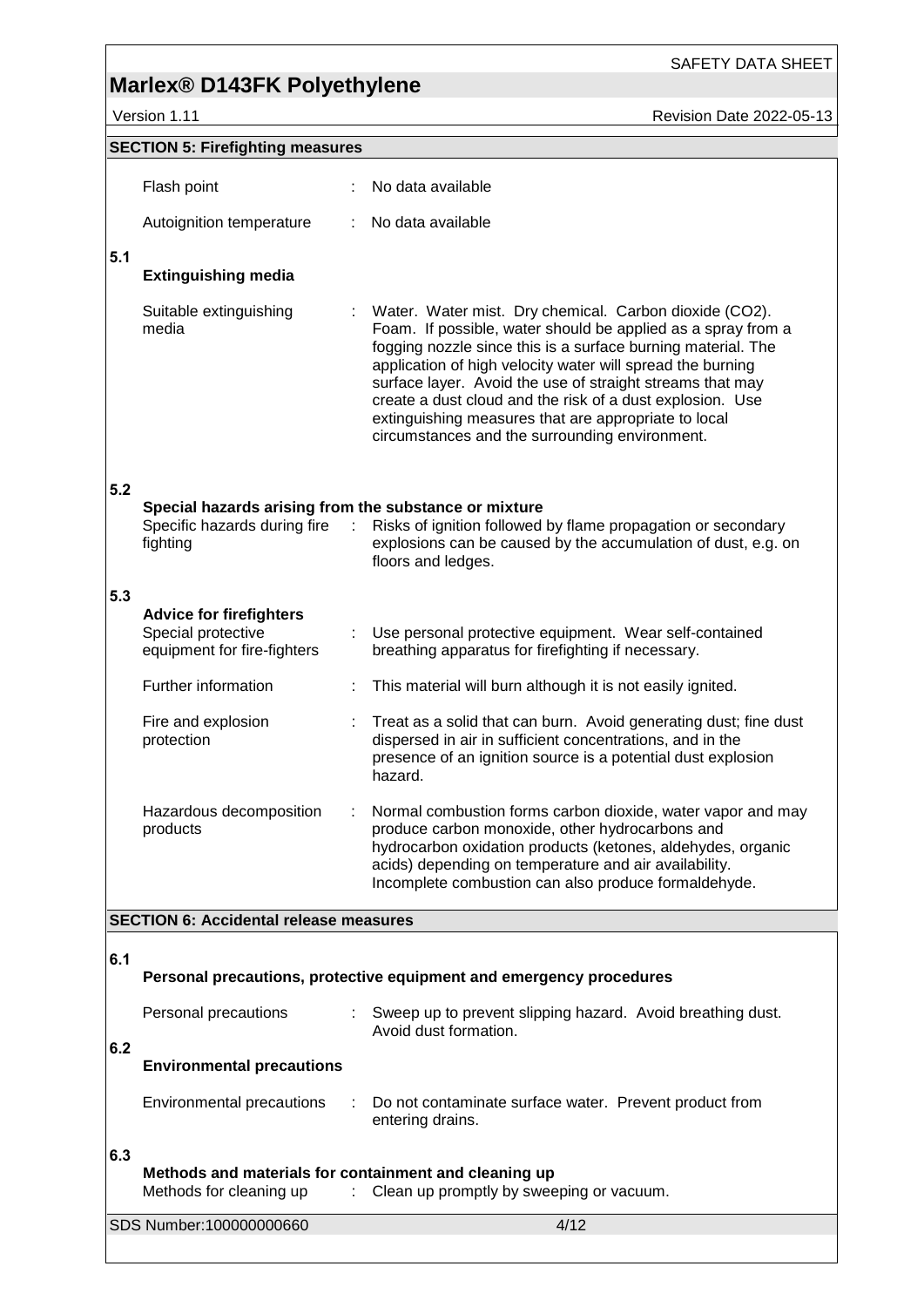| Marlex® D143FK Polyethylene<br>Version 1.11<br>Additional advice<br>: Dust deposits should not be allowed to accumulate on<br>surfaces, as these may form an explosive mixture if they are<br>released into the atmosphere in sufficient concentration. Avoid<br>dispersal of dust in the air (i.e., clearing dust surfaces with<br>compressed air).<br>6.4<br><b>Reference to other sections</b><br>Reference to other sections<br>For personal protection see section 8. For disposal<br>considerations see section 13.<br><b>SECTION 7: Handling and storage</b><br>7.1<br><b>Precautions for safe handling</b><br><b>Handling</b><br>Use good housekeeping for safe handling of the product. Keep<br>Advice on safe handling<br>out of water sources and sewers. Spilled pellets may create a<br>slipping hazard.<br>Electrostatic charge may accumulate and create a hazardous<br>condition when handling this material. To minimize this hazard,<br>bonding and grounding may be necessary, but may not by<br>themselves be sufficient. At elevated temperatures (>350°F,<br>>177°C), polyethylene can release vapors and gases, which<br>are irritating to the mucous membranes of the eyes, mouth,<br>throat, and lungs. These substances may include<br>acetaldehyde, acetone, acetic acid, formic acid, formaldehyde<br>and acrolein. Based on animal data and limited<br>epidemiological evidence, formaldehyde has been listed as a<br>carcinogen. Following all recommendations within this SDS<br>should minimize exposure to thermal processing emissions.<br>Advice on protection<br>Treat as a solid that can burn. Avoid generating dust; fine dust<br>against fire and explosion<br>dispersed in air in sufficient concentrations, and in the<br>presence of an ignition source is a potential dust explosion<br>hazard.<br>7.2<br>Conditions for safe storage, including any incompatibilities<br><b>Storage</b><br>Requirements for storage<br>Keep in a dry place. Keep in a well-ventilated place.<br>areas and containers<br>Do not store together with oxidizing and self-igniting products.<br>Advice on common storage :<br><b>SECTION 8: Exposure controls/personal protection</b><br>8.2<br><b>Exposure controls</b><br><b>Engineering measures</b><br>5/12<br>SDS Number:100000000660 |  | <b>SAFETY DATA SHEET</b>        |
|---------------------------------------------------------------------------------------------------------------------------------------------------------------------------------------------------------------------------------------------------------------------------------------------------------------------------------------------------------------------------------------------------------------------------------------------------------------------------------------------------------------------------------------------------------------------------------------------------------------------------------------------------------------------------------------------------------------------------------------------------------------------------------------------------------------------------------------------------------------------------------------------------------------------------------------------------------------------------------------------------------------------------------------------------------------------------------------------------------------------------------------------------------------------------------------------------------------------------------------------------------------------------------------------------------------------------------------------------------------------------------------------------------------------------------------------------------------------------------------------------------------------------------------------------------------------------------------------------------------------------------------------------------------------------------------------------------------------------------------------------------------------------------------------------------------------------------------------------------------------------------------------------------------------------------------------------------------------------------------------------------------------------------------------------------------------------------------------------------------------------------------------------------------------------------------------------------------------------------------------------------------------------------------------------------------------|--|---------------------------------|
|                                                                                                                                                                                                                                                                                                                                                                                                                                                                                                                                                                                                                                                                                                                                                                                                                                                                                                                                                                                                                                                                                                                                                                                                                                                                                                                                                                                                                                                                                                                                                                                                                                                                                                                                                                                                                                                                                                                                                                                                                                                                                                                                                                                                                                                                                                                     |  |                                 |
|                                                                                                                                                                                                                                                                                                                                                                                                                                                                                                                                                                                                                                                                                                                                                                                                                                                                                                                                                                                                                                                                                                                                                                                                                                                                                                                                                                                                                                                                                                                                                                                                                                                                                                                                                                                                                                                                                                                                                                                                                                                                                                                                                                                                                                                                                                                     |  | <b>Revision Date 2022-05-13</b> |
|                                                                                                                                                                                                                                                                                                                                                                                                                                                                                                                                                                                                                                                                                                                                                                                                                                                                                                                                                                                                                                                                                                                                                                                                                                                                                                                                                                                                                                                                                                                                                                                                                                                                                                                                                                                                                                                                                                                                                                                                                                                                                                                                                                                                                                                                                                                     |  |                                 |
|                                                                                                                                                                                                                                                                                                                                                                                                                                                                                                                                                                                                                                                                                                                                                                                                                                                                                                                                                                                                                                                                                                                                                                                                                                                                                                                                                                                                                                                                                                                                                                                                                                                                                                                                                                                                                                                                                                                                                                                                                                                                                                                                                                                                                                                                                                                     |  |                                 |
|                                                                                                                                                                                                                                                                                                                                                                                                                                                                                                                                                                                                                                                                                                                                                                                                                                                                                                                                                                                                                                                                                                                                                                                                                                                                                                                                                                                                                                                                                                                                                                                                                                                                                                                                                                                                                                                                                                                                                                                                                                                                                                                                                                                                                                                                                                                     |  |                                 |
|                                                                                                                                                                                                                                                                                                                                                                                                                                                                                                                                                                                                                                                                                                                                                                                                                                                                                                                                                                                                                                                                                                                                                                                                                                                                                                                                                                                                                                                                                                                                                                                                                                                                                                                                                                                                                                                                                                                                                                                                                                                                                                                                                                                                                                                                                                                     |  |                                 |
|                                                                                                                                                                                                                                                                                                                                                                                                                                                                                                                                                                                                                                                                                                                                                                                                                                                                                                                                                                                                                                                                                                                                                                                                                                                                                                                                                                                                                                                                                                                                                                                                                                                                                                                                                                                                                                                                                                                                                                                                                                                                                                                                                                                                                                                                                                                     |  |                                 |
|                                                                                                                                                                                                                                                                                                                                                                                                                                                                                                                                                                                                                                                                                                                                                                                                                                                                                                                                                                                                                                                                                                                                                                                                                                                                                                                                                                                                                                                                                                                                                                                                                                                                                                                                                                                                                                                                                                                                                                                                                                                                                                                                                                                                                                                                                                                     |  |                                 |
|                                                                                                                                                                                                                                                                                                                                                                                                                                                                                                                                                                                                                                                                                                                                                                                                                                                                                                                                                                                                                                                                                                                                                                                                                                                                                                                                                                                                                                                                                                                                                                                                                                                                                                                                                                                                                                                                                                                                                                                                                                                                                                                                                                                                                                                                                                                     |  |                                 |
|                                                                                                                                                                                                                                                                                                                                                                                                                                                                                                                                                                                                                                                                                                                                                                                                                                                                                                                                                                                                                                                                                                                                                                                                                                                                                                                                                                                                                                                                                                                                                                                                                                                                                                                                                                                                                                                                                                                                                                                                                                                                                                                                                                                                                                                                                                                     |  |                                 |
|                                                                                                                                                                                                                                                                                                                                                                                                                                                                                                                                                                                                                                                                                                                                                                                                                                                                                                                                                                                                                                                                                                                                                                                                                                                                                                                                                                                                                                                                                                                                                                                                                                                                                                                                                                                                                                                                                                                                                                                                                                                                                                                                                                                                                                                                                                                     |  |                                 |
|                                                                                                                                                                                                                                                                                                                                                                                                                                                                                                                                                                                                                                                                                                                                                                                                                                                                                                                                                                                                                                                                                                                                                                                                                                                                                                                                                                                                                                                                                                                                                                                                                                                                                                                                                                                                                                                                                                                                                                                                                                                                                                                                                                                                                                                                                                                     |  |                                 |
|                                                                                                                                                                                                                                                                                                                                                                                                                                                                                                                                                                                                                                                                                                                                                                                                                                                                                                                                                                                                                                                                                                                                                                                                                                                                                                                                                                                                                                                                                                                                                                                                                                                                                                                                                                                                                                                                                                                                                                                                                                                                                                                                                                                                                                                                                                                     |  |                                 |
|                                                                                                                                                                                                                                                                                                                                                                                                                                                                                                                                                                                                                                                                                                                                                                                                                                                                                                                                                                                                                                                                                                                                                                                                                                                                                                                                                                                                                                                                                                                                                                                                                                                                                                                                                                                                                                                                                                                                                                                                                                                                                                                                                                                                                                                                                                                     |  |                                 |
|                                                                                                                                                                                                                                                                                                                                                                                                                                                                                                                                                                                                                                                                                                                                                                                                                                                                                                                                                                                                                                                                                                                                                                                                                                                                                                                                                                                                                                                                                                                                                                                                                                                                                                                                                                                                                                                                                                                                                                                                                                                                                                                                                                                                                                                                                                                     |  |                                 |
|                                                                                                                                                                                                                                                                                                                                                                                                                                                                                                                                                                                                                                                                                                                                                                                                                                                                                                                                                                                                                                                                                                                                                                                                                                                                                                                                                                                                                                                                                                                                                                                                                                                                                                                                                                                                                                                                                                                                                                                                                                                                                                                                                                                                                                                                                                                     |  |                                 |
|                                                                                                                                                                                                                                                                                                                                                                                                                                                                                                                                                                                                                                                                                                                                                                                                                                                                                                                                                                                                                                                                                                                                                                                                                                                                                                                                                                                                                                                                                                                                                                                                                                                                                                                                                                                                                                                                                                                                                                                                                                                                                                                                                                                                                                                                                                                     |  |                                 |
|                                                                                                                                                                                                                                                                                                                                                                                                                                                                                                                                                                                                                                                                                                                                                                                                                                                                                                                                                                                                                                                                                                                                                                                                                                                                                                                                                                                                                                                                                                                                                                                                                                                                                                                                                                                                                                                                                                                                                                                                                                                                                                                                                                                                                                                                                                                     |  |                                 |

<u> 1980 - Johann Barn, mars ann an t-Amhain Aonaich an t-Aonaich an t-Aonaich an t-Aonaich an t-Aonaich ann an t-</u>

 $\overline{1}$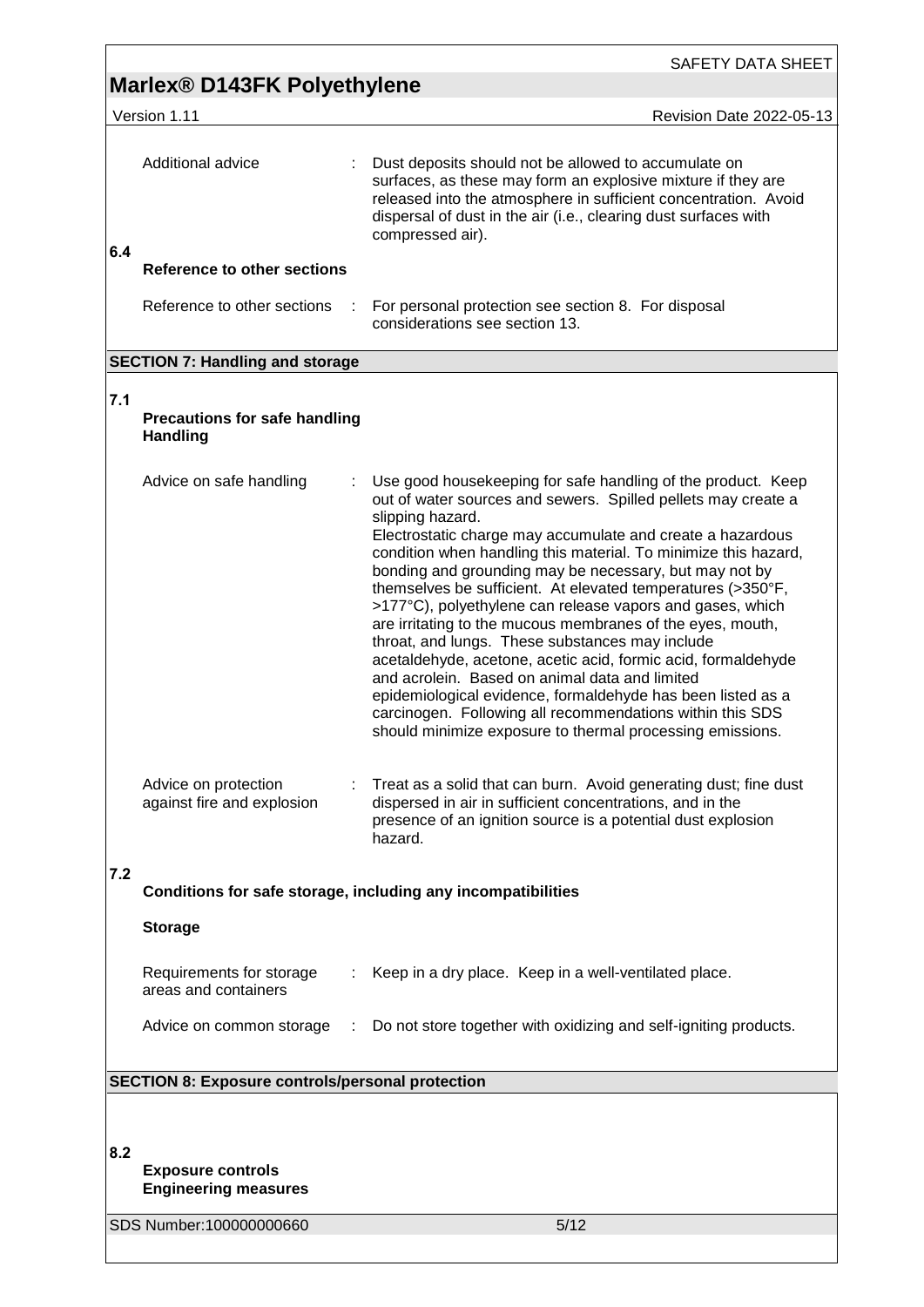### **Marlex® D143FK Polyethylene**

Version 1.11 **Version 1.11** Revision Date 2022-05-13

Consider the potential hazards of this material (see Section 2), applicable exposure limits, job activities, and other substances in the work place when designing engineering controls and selecting personal protective equipment. If engineering controls or work practices are not adequate to prevent exposure to harmful levels of this material, the personal protective equipment listed below is recommended. The user should read and understand all instructions and limitations supplied with the equipment since protection is usually provided for a limited time or under certain circumstances.

#### **Personal protective equipment**

| Respiratory protection   |   | No respiratory protection is normally required. If heated<br>material generates vapor or fumes that are not adequately<br>controlled by ventilation, wear an appropriate respirator. Use<br>the following elements for air-purifying respirators: Organic<br>Vapor and Formaldehyde. Use a positive pressure, air-<br>supplying respirator if there is potential for uncontrolled<br>release, aerosolization, exposure levels are not known, or<br>other circumstances where air-purifying respirators may not<br>provide adequate protection.<br>Dust safety masks are recommended when the dust<br>concentration is excessive. |
|--------------------------|---|----------------------------------------------------------------------------------------------------------------------------------------------------------------------------------------------------------------------------------------------------------------------------------------------------------------------------------------------------------------------------------------------------------------------------------------------------------------------------------------------------------------------------------------------------------------------------------------------------------------------------------|
| Eye protection           |   | Use of safety glasses with side shields for solid handling is<br>good industrial practice. If this material is heated, wear<br>chemical goggles or safety glasses with side shields or a face<br>shield. If there is potential for dust, use chemical goggles.                                                                                                                                                                                                                                                                                                                                                                   |
| Skin and body protection | ÷ | At ambient temperatures use of clean and protective clothing is<br>good industrial practice. If the material is heated or molten,<br>wear thermally insulated, heat-resistant gloves that are able to<br>withstand the temperature of the molten product. If this<br>material is heated, wear insulated clothing to prevent skin<br>contact if engineering controls or work practices are not<br>adequate.                                                                                                                                                                                                                       |

#### **SECTION 9: Physical and chemical properties**

#### **9.1**

|  | Information on basic physical and chemical properties |  |
|--|-------------------------------------------------------|--|

### **Appearance**

| Form<br>Physical state<br>Color<br>Odor | Pellets<br>solid<br>Opaque<br>: Mild to no odor                                                                         |
|-----------------------------------------|-------------------------------------------------------------------------------------------------------------------------|
| Safety data                             |                                                                                                                         |
| Flash point                             | $:$ No data available                                                                                                   |
|                                         |                                                                                                                         |
| Lower explosion limit                   | $:$ Not applicable                                                                                                      |
| Upper explosion limit                   | : Not applicable                                                                                                        |
| Autoignition temperature                | : No data available                                                                                                     |
| Thermal decomposition                   | : Low molecular weight hydrocarbons, alcohols, aldehydes,<br>acids and ketones can be formed during thermal processing. |
| SDS Number:100000000660                 | 6/12                                                                                                                    |
|                                         |                                                                                                                         |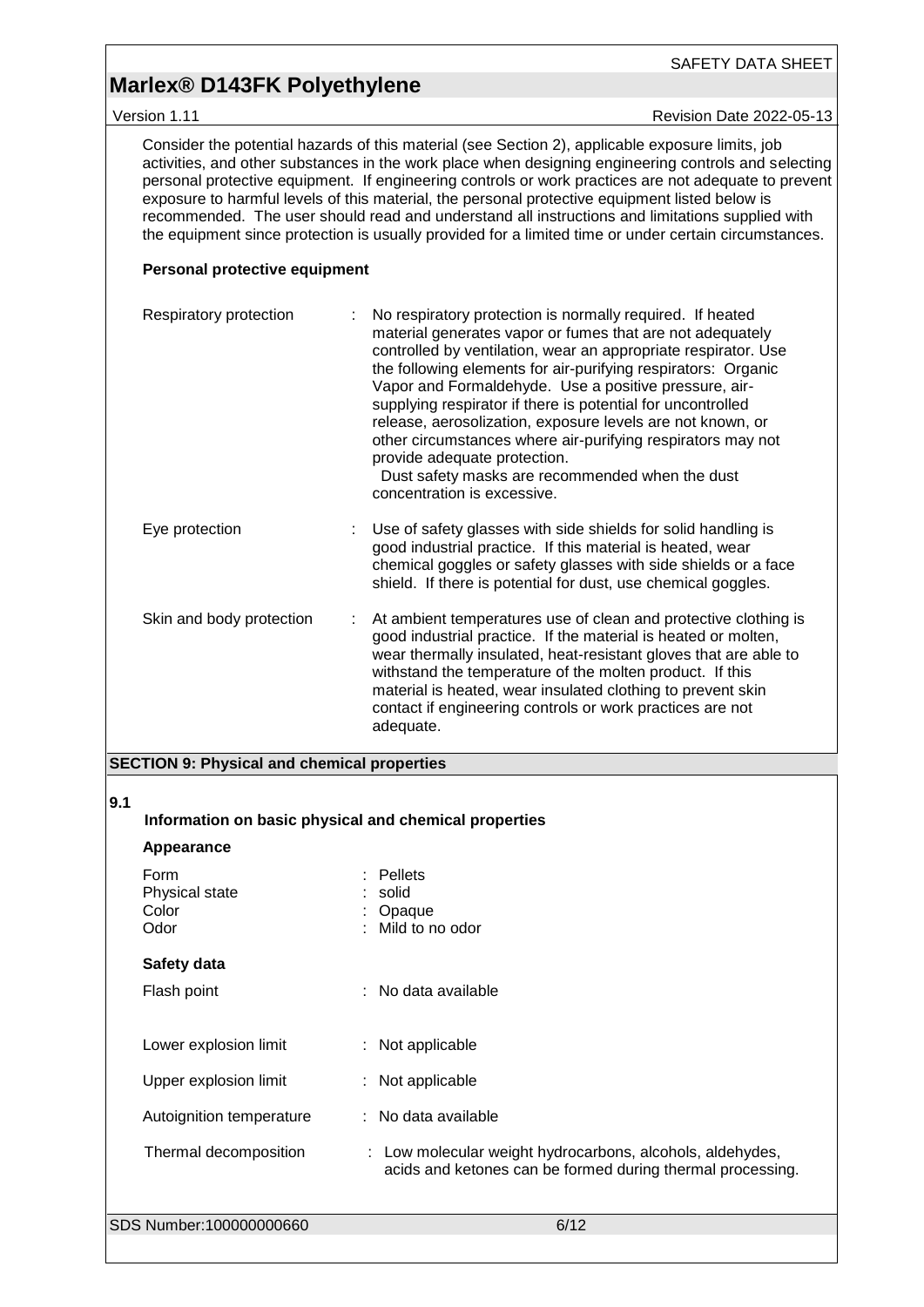### **Marlex® D143FK Polyethylene**

| Version 1.11                                  | Revision Date 2022-05-13                                                                                                                                                                                      |
|-----------------------------------------------|---------------------------------------------------------------------------------------------------------------------------------------------------------------------------------------------------------------|
| pH                                            | : Not applicable                                                                                                                                                                                              |
| Pour point                                    | : No data available                                                                                                                                                                                           |
| Melting point/freezing point                  | 90-140°C (194-284°F)                                                                                                                                                                                          |
| Initial boiling point and boiling             | : Not applicable                                                                                                                                                                                              |
| range<br>Vapor pressure                       | : Not applicable                                                                                                                                                                                              |
| Relative density                              | Not applicable                                                                                                                                                                                                |
| Density                                       | $: 0.91 - 0.97$ g/cm3<br>Please refer to the Technical Data Sheet (TDS) for more<br>detailed information relating to the nominal physical<br>properties, including density, of this polyethylene resin grade. |
| Water solubility                              | negligible                                                                                                                                                                                                    |
| Partition coefficient: n-                     | : No data available                                                                                                                                                                                           |
| octanol/water<br>Solubility in other solvents | No data available                                                                                                                                                                                             |
| Viscosity, dynamic                            | Not applicable                                                                                                                                                                                                |
| Viscosity, kinematic                          | Not applicable                                                                                                                                                                                                |
| Relative vapor density                        | : Not applicable                                                                                                                                                                                              |
| Evaporation rate                              | Not applicable                                                                                                                                                                                                |
|                                               |                                                                                                                                                                                                               |

#### **SECTION 10: Stability and reactivity**

# SDS Number:100000000660 7/12 **10.1 Reactivity** : This material is considered non-reactive under normal ambient and anticipated storage and handling conditions of temperature and pressure. **10.2 Chemical stability** : This material is considered stable under normal ambient and anticipated storage and handling conditions of temperature and pressure. **10.3 Possibility of hazardous reactions Hazardous reactions** : Hazardous reactions: None known. **10.4**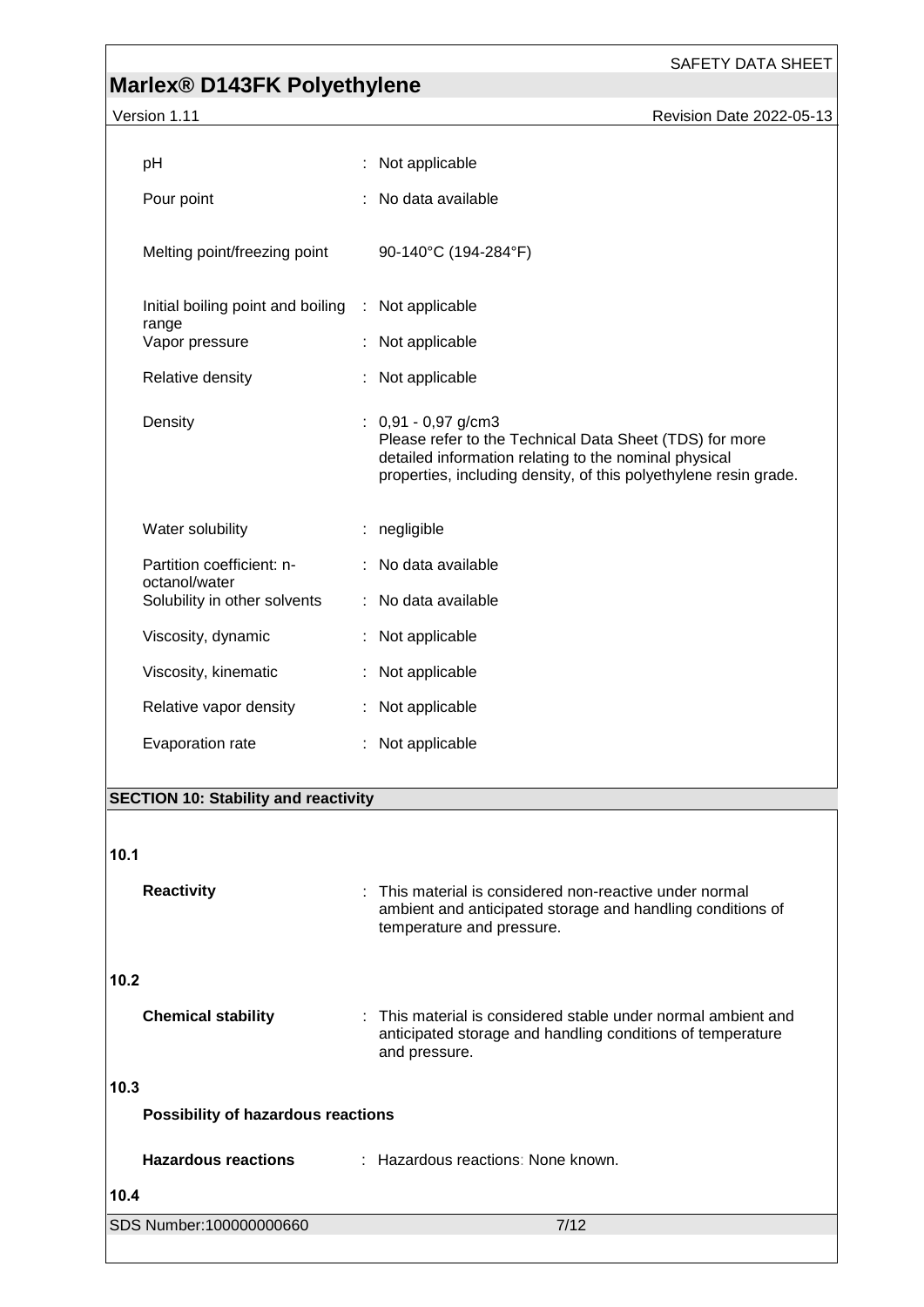### **Marlex® D143FK Polyethylene**

| Version 1.11                                              | <b>Revision Date 2022-05-13</b>                                                                                                                                                                                                                                                                  |  |  |  |
|-----------------------------------------------------------|--------------------------------------------------------------------------------------------------------------------------------------------------------------------------------------------------------------------------------------------------------------------------------------------------|--|--|--|
| <b>Conditions to avoid</b>                                | : Avoid prolonged storage at elevated temperature.                                                                                                                                                                                                                                               |  |  |  |
| 10.5<br><b>Materials to avoid</b>                         | : Avoid contact with strong oxidizing agents.                                                                                                                                                                                                                                                    |  |  |  |
| <b>Thermal decomposition</b>                              | : Low molecular weight hydrocarbons, alcohols, aldehydes,<br>acids and ketones can be formed during thermal processing.                                                                                                                                                                          |  |  |  |
| 10.6<br><b>Hazardous decomposition</b><br>products        | : Normal combustion forms carbon dioxide, water vapor and<br>may produce carbon monoxide, other hydrocarbons and<br>hydrocarbon oxidation products (ketones, aldehydes, organic<br>acids) depending on temperature and air availability.<br>Incomplete combustion can also produce formaldehyde. |  |  |  |
| Other data                                                | : No decomposition if stored and applied as directed.                                                                                                                                                                                                                                            |  |  |  |
| <b>SECTION 11: Toxicological information</b>              |                                                                                                                                                                                                                                                                                                  |  |  |  |
| 11.1<br>Information on toxicological effects              |                                                                                                                                                                                                                                                                                                  |  |  |  |
| Marlex® D143FK Polyethylene<br><b>Acute oral toxicity</b> | : Presumed Not Toxic                                                                                                                                                                                                                                                                             |  |  |  |

| Marlex <sup>®</sup> D143FK Polyethylene |                      |
|-----------------------------------------|----------------------|
| <b>Acute inhalation toxicity</b>        | : Presumed Not Toxic |

| Marlex <sup>®</sup> D143FK Polyethylene |                           |
|-----------------------------------------|---------------------------|
| <b>Acute dermal toxicity</b>            | <b>Presumed Not Toxic</b> |

**Marlex® D143FK Polyethylene Skin irritation** : No skin irritation

**Marlex® D143FK Polyethylene**

**Eye irritation** : No eye irritation

**Marlex® D143FK Polyethylene Further information** : This product contains POLYMERIZED OLEFINS. During

thermal processing (>350°F, >177°C) polyolefins can release vapors and gases (aldehydes,ketones and organic acids) which are irritating to the mucous membranes of the eyes, mouth, throat, and lungs. Generally these irritant effects are all transitory. However, prolonged exposure to irritating off-gases can lead to pulmonary edema. Formaldehyde (an aldehyde) has been classified as a carcinogen based on animal data and limited epidemiological evidence.

**SECTION 12: Ecological information**

SDS Number:100000000660 8/12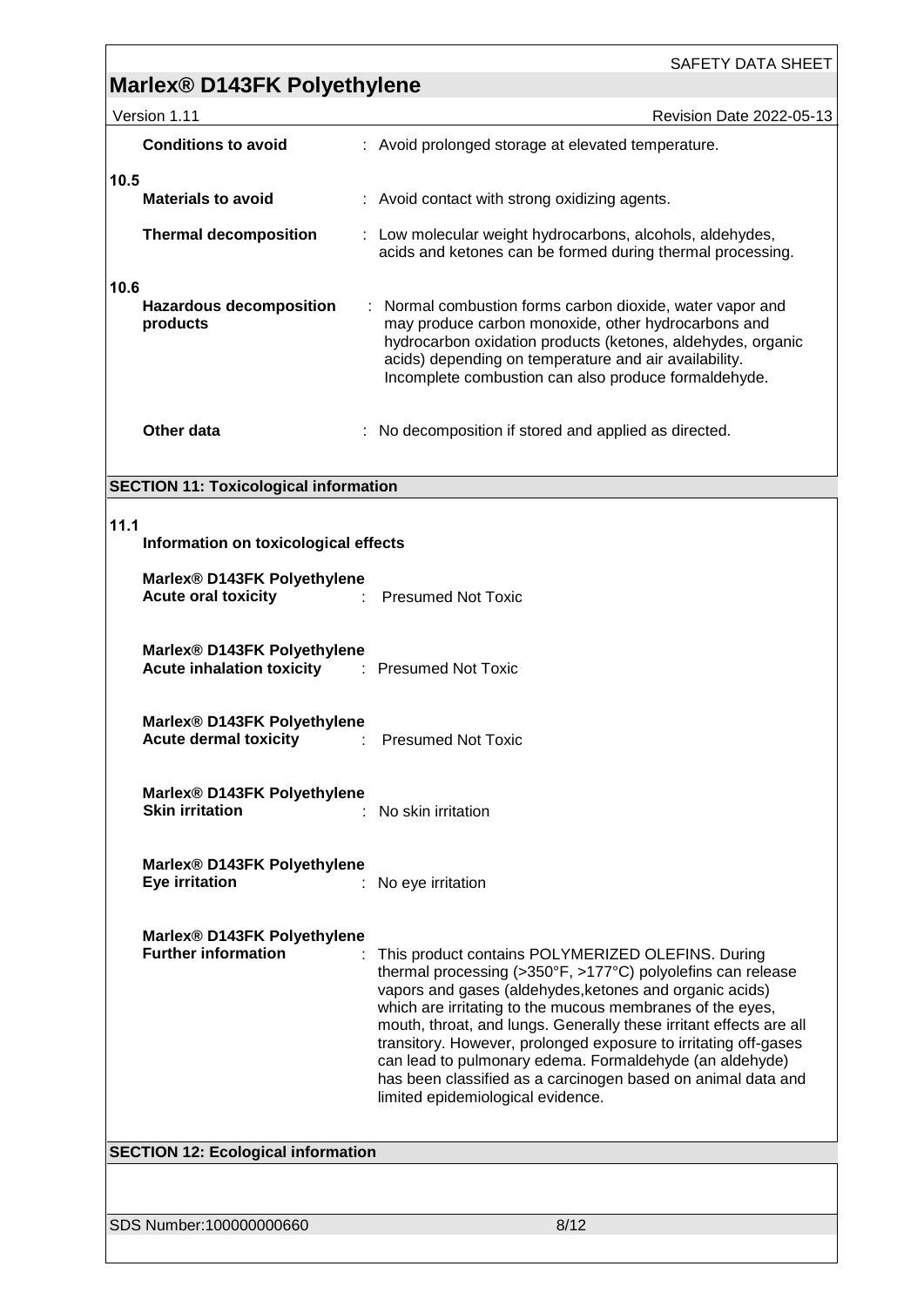SAFETY DATA SHEET

|              | <b>Mariex® D145FN Polyethylene</b>                                                                                                                                                                                                                                                                   |  |                                                                                                                                                     |                          |  |
|--------------|------------------------------------------------------------------------------------------------------------------------------------------------------------------------------------------------------------------------------------------------------------------------------------------------------|--|-----------------------------------------------------------------------------------------------------------------------------------------------------|--------------------------|--|
| Version 1.11 |                                                                                                                                                                                                                                                                                                      |  |                                                                                                                                                     | Revision Date 2022-05-13 |  |
| 12.1         | <b>Toxicity</b>                                                                                                                                                                                                                                                                                      |  |                                                                                                                                                     |                          |  |
|              | <b>Ecotoxicity effects</b>                                                                                                                                                                                                                                                                           |  |                                                                                                                                                     |                          |  |
|              | <b>Toxicity to fish</b>                                                                                                                                                                                                                                                                              |  | : Not applicable                                                                                                                                    |                          |  |
|              | <b>Toxicity to daphnia and</b><br>other aquatic invertebrates                                                                                                                                                                                                                                        |  | : No data available                                                                                                                                 |                          |  |
| 12.2         | <b>Persistence and degradability</b>                                                                                                                                                                                                                                                                 |  |                                                                                                                                                     |                          |  |
|              | Biodegradability                                                                                                                                                                                                                                                                                     |  | : Result: This material is not expected to be readily<br>biodegradable.                                                                             |                          |  |
| 12.3         | <b>Bioaccumulative potential</b><br>Elimination information (persistence and degradability)                                                                                                                                                                                                          |  |                                                                                                                                                     |                          |  |
|              | Bioaccumulation                                                                                                                                                                                                                                                                                      |  | : Does not bioaccumulate.                                                                                                                           |                          |  |
| 12.4         | <b>Mobility in soil</b>                                                                                                                                                                                                                                                                              |  |                                                                                                                                                     |                          |  |
|              | Mobility                                                                                                                                                                                                                                                                                             |  | : The product is insoluble and floats on water.                                                                                                     |                          |  |
| 12.5         | <b>Results of PBT and vPvB assessment</b>                                                                                                                                                                                                                                                            |  | Results of PBT assessment : Non-classified vPvB substance                                                                                           |                          |  |
| 12.6         | Other adverse effects<br>Additional ecological<br>information                                                                                                                                                                                                                                        |  | : This material is not expected to be harmful to aquatic<br>organisms., Fish or birds may eat pellets which may obstruct<br>their digestive tracts. |                          |  |
|              | <b>Ecotoxicology Assessment</b>                                                                                                                                                                                                                                                                      |  |                                                                                                                                                     |                          |  |
| hazard       | Short-term (acute) aquatic                                                                                                                                                                                                                                                                           |  | : This product has no known ecotoxicological effects.                                                                                               |                          |  |
| hazard       | Long-term (chronic) aquatic                                                                                                                                                                                                                                                                          |  | : This product has no known ecotoxicological effects.                                                                                               |                          |  |
|              | <b>SECTION 13: Disposal considerations</b>                                                                                                                                                                                                                                                           |  |                                                                                                                                                     |                          |  |
| 13.1         | Waste treatment methods                                                                                                                                                                                                                                                                              |  | The information in this SDS pertains only to the product as shipped.                                                                                |                          |  |
|              | Use material for its intended purpose or recycle if possible. This material, if it must be discarded,<br>may meet the criteria of a hazardous waste as defined by US EPA under RCRA (40 CFR 261) or<br>other State and local requisions. Measurement of certain physical preperties and apolysis for |  |                                                                                                                                                     |                          |  |

other State and local regulations. Measurement of certain physical properties and analysis for regulated components may be necessary to make a correct determination. If this material is classified as a hazardous waste, federal law requires disposal at a licensed hazardous waste disposal facility.

SDS Number:100000000660 9/12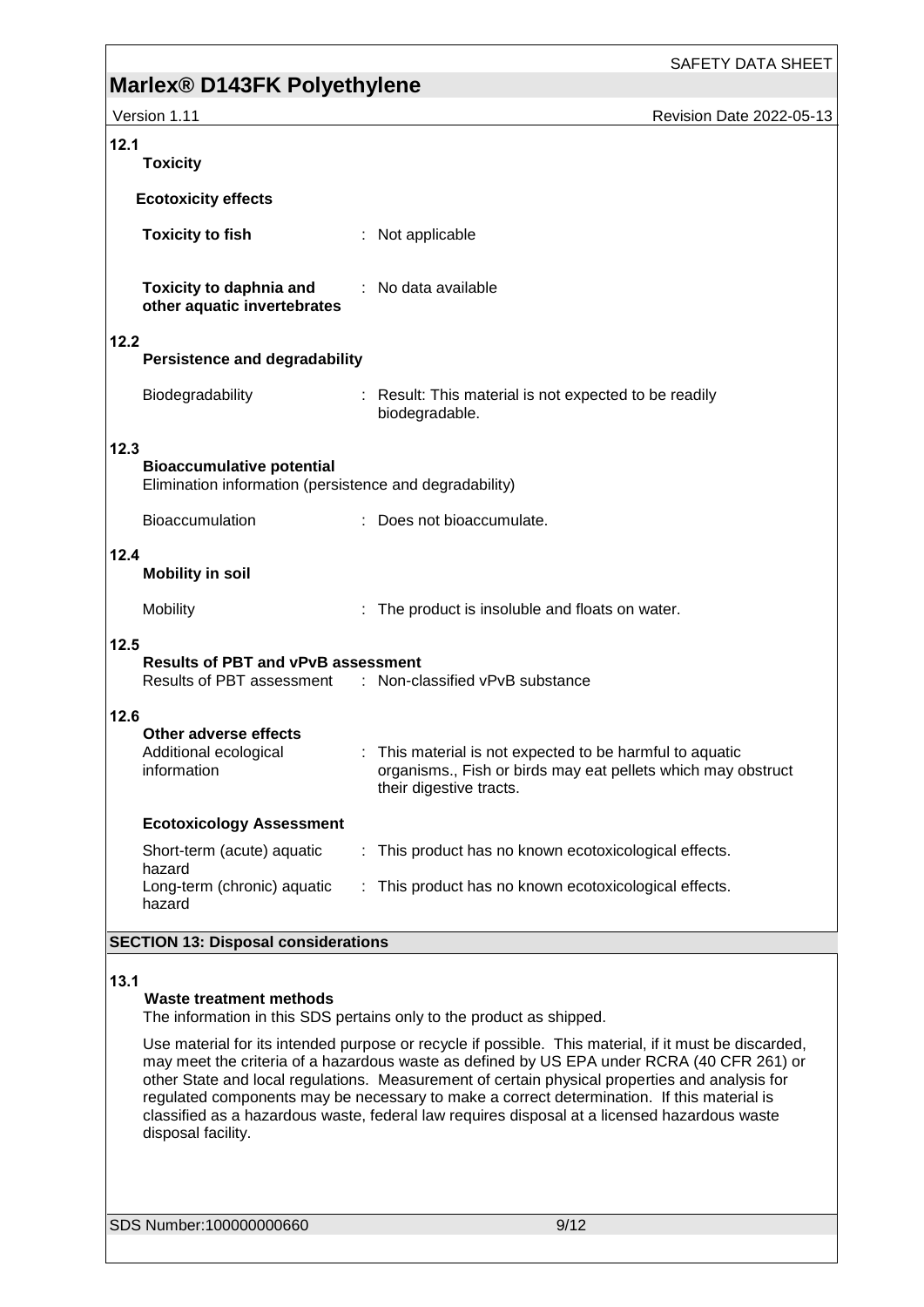SAFETY DATA SHEET

Version 1.11 **Network 2022-05-13** Revision Date 2022-05-13

#### **SECTION 14: Transport information**

#### **14.1 - 14.7**

#### **Transport information**

**The shipping descriptions shown here are for bulk shipments only, and may not apply to shipments in non-bulk packages (see regulatory definition).**

Consult the appropriate domestic or international mode-specific and quantity-specific Dangerous Goods Regulations for additional shipping description requirements (e.g., technical name or names, etc.) Therefore, the information shown here, may not always agree with the bill of lading shipping description for the material. Flashpoints for the material may vary slightly between the SDS and the bill of lading.

#### **US DOT (UNITED STATES DEPARTMENT OF TRANSPORTATION)** NOT REGULATED AS A HAZARDOUS MATERIAL OR DANGEROUS GOODS FOR

TRANSPORTATION BY THIS AGENCY.

#### **IMO / IMDG (INTERNATIONAL MARITIME DANGEROUS GOODS)**

NOT REGULATED AS A HAZARDOUS MATERIAL OR DANGEROUS GOODS FOR TRANSPORTATION BY THIS AGENCY.

#### **IATA (INTERNATIONAL AIR TRANSPORT ASSOCIATION)**

NOT REGULATED AS A HAZARDOUS MATERIAL OR DANGEROUS GOODS FOR TRANSPORTATION BY THIS AGENCY.

#### **ADR (AGREEMENT ON DANGEROUS GOODS BY ROAD (EUROPE))** NOT REGULATED AS A HAZARDOUS MATERIAL OR DANGEROUS GOODS FOR TRANSPORTATION BY THIS AGENCY.

#### **RID (REGULATIONS CONCERNING THE INTERNATIONAL TRANSPORT OF DANGEROUS GOODS (EUROPE))**

NOT REGULATED AS A HAZARDOUS MATERIAL OR DANGEROUS GOODS FOR TRANSPORTATION BY THIS AGENCY.

**ADN (EUROPEAN AGREEMENT CONCERNING THE INTERNATIONAL CARRIAGE OF DANGEROUS GOODS BY INLAND WATERWAYS)**

NOT REGULATED AS A HAZARDOUS MATERIAL OR DANGEROUS GOODS FOR TRANSPORTATION BY THIS AGENCY.

Remarks : Not applicable

#### **Maritime transport in bulk according to IMO instruments**

not regulated

### **SECTION 15: Regulatory information**

**15.1**

**Safety, health and environmental regulations/legislation specific for the substance or mixture**

SDS Number:100000000660 10/12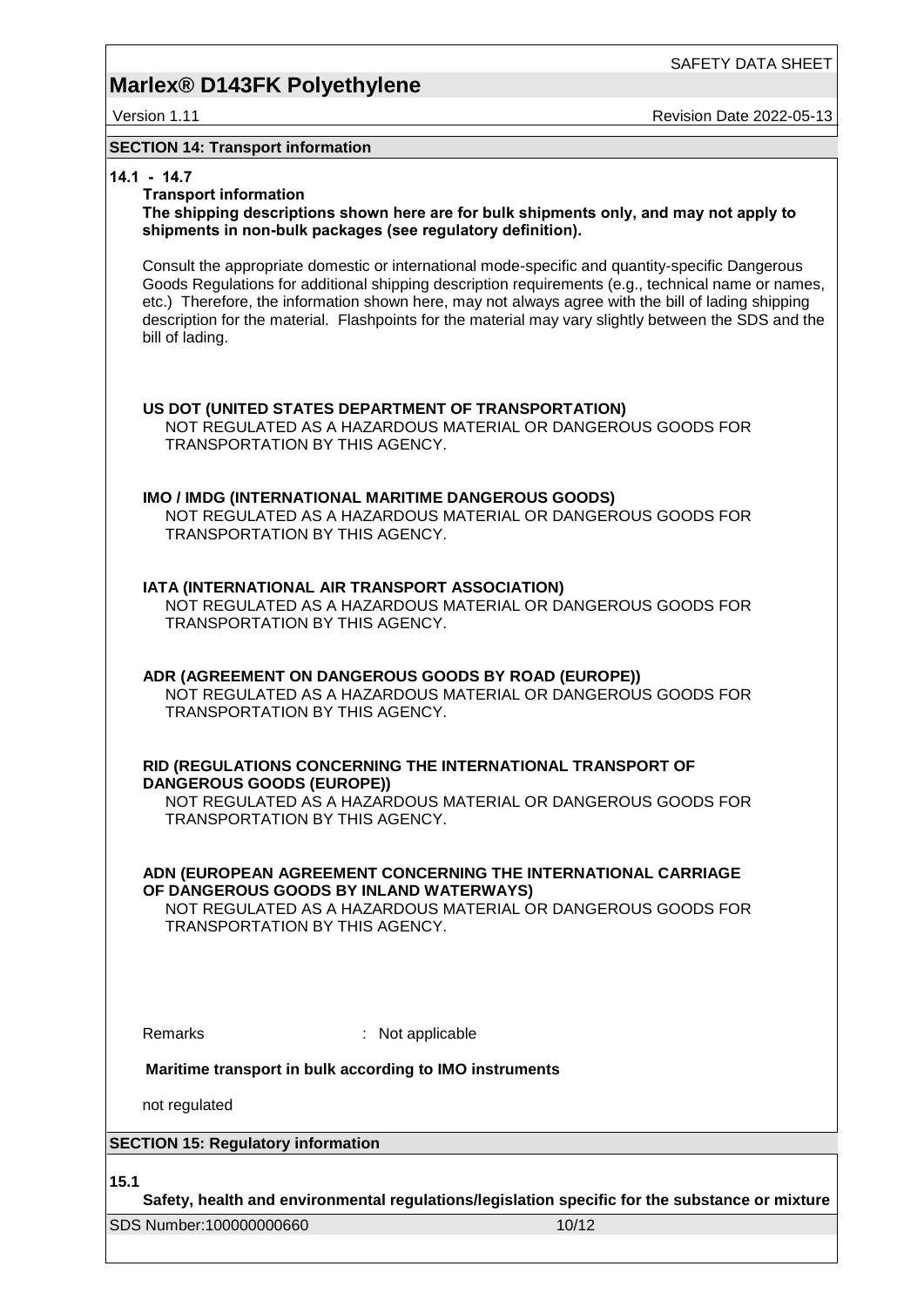version 1.11 **New York 2022-05-13** 

|                                                                                                                           | <b>National legislation</b>                                                                                                                                                                                                             |              |                                                                                                                                                                                                                                                                                                                                                                                                                                                                                                                                                                                                                                                                                                                                                                                                                                                                                                               |  |  |  |
|---------------------------------------------------------------------------------------------------------------------------|-----------------------------------------------------------------------------------------------------------------------------------------------------------------------------------------------------------------------------------------|--------------|---------------------------------------------------------------------------------------------------------------------------------------------------------------------------------------------------------------------------------------------------------------------------------------------------------------------------------------------------------------------------------------------------------------------------------------------------------------------------------------------------------------------------------------------------------------------------------------------------------------------------------------------------------------------------------------------------------------------------------------------------------------------------------------------------------------------------------------------------------------------------------------------------------------|--|--|--|
|                                                                                                                           | Commission Regulation (EU) 2015/830 of 28 May 2015 amending Regulation (EC) No 1907/2006 of<br>the European Parliament and of the Council on the Registration, Evaluation, Authorisation and<br><b>Restriction of Chemicals (REACH)</b> |              |                                                                                                                                                                                                                                                                                                                                                                                                                                                                                                                                                                                                                                                                                                                                                                                                                                                                                                               |  |  |  |
|                                                                                                                           | <b>Water hazard class</b><br>(Germany)                                                                                                                                                                                                  | $: nwq$      | not water endangering                                                                                                                                                                                                                                                                                                                                                                                                                                                                                                                                                                                                                                                                                                                                                                                                                                                                                         |  |  |  |
| 15.2                                                                                                                      |                                                                                                                                                                                                                                         |              |                                                                                                                                                                                                                                                                                                                                                                                                                                                                                                                                                                                                                                                                                                                                                                                                                                                                                                               |  |  |  |
|                                                                                                                           | <b>Major Accident Hazard</b><br>Legislation                                                                                                                                                                                             | : $96/82/EC$ | Update: 2003<br>Directive 96/82/EC does not apply                                                                                                                                                                                                                                                                                                                                                                                                                                                                                                                                                                                                                                                                                                                                                                                                                                                             |  |  |  |
|                                                                                                                           | <b>Notification status</b><br>Europe REACH<br>Switzerland CH INV<br>United States of America (USA)<br><b>TSCA</b><br>Canada DSL<br>Australia AICS<br>New Zealand NZIoC<br>Japan ENCS<br>Korea KECI                                      |              | This product is in full compliance according to REACH<br>regulation 1907/2006/EC.<br>On the inventory, or in compliance with the inventory<br>On or in compliance with the active portion of the<br><b>TSCA</b> inventory<br>All components of this product are on the Canadian<br><b>DSL</b><br>On the inventory, or in compliance with the inventory<br>On the inventory, or in compliance with the inventory<br>On the inventory, or in compliance with the inventory<br>A substance(s) in this product was not registered,<br>notified to be registered, or exempted from registration<br>by CPChem according to K-REACH regulations.<br>Importation or manufacture of this product is still<br>permitted provided the Korean Importer of Record has<br>themselves notified the substance or the exported<br>amount does not exceed the minimum threshold<br>quantity of the non-registered substance(s). |  |  |  |
|                                                                                                                           | Philippines PICCS<br>China IECSC<br>Taiwan TCSI                                                                                                                                                                                         |              | On the inventory, or in compliance with the inventory<br>On the inventory, or in compliance with the inventory<br>On the inventory, or in compliance with the inventory                                                                                                                                                                                                                                                                                                                                                                                                                                                                                                                                                                                                                                                                                                                                       |  |  |  |
|                                                                                                                           | <b>SECTION 16: Other information</b>                                                                                                                                                                                                    |              |                                                                                                                                                                                                                                                                                                                                                                                                                                                                                                                                                                                                                                                                                                                                                                                                                                                                                                               |  |  |  |
|                                                                                                                           | <b>NFPA Classification</b><br>$:$ Health Hazard: 0<br>Fire Hazard: 1<br>Reactivity Hazard: 0<br>0<br>0                                                                                                                                  |              |                                                                                                                                                                                                                                                                                                                                                                                                                                                                                                                                                                                                                                                                                                                                                                                                                                                                                                               |  |  |  |
|                                                                                                                           | <b>Further information</b>                                                                                                                                                                                                              |              |                                                                                                                                                                                                                                                                                                                                                                                                                                                                                                                                                                                                                                                                                                                                                                                                                                                                                                               |  |  |  |
|                                                                                                                           | Legacy SDS Number                                                                                                                                                                                                                       | 240370       |                                                                                                                                                                                                                                                                                                                                                                                                                                                                                                                                                                                                                                                                                                                                                                                                                                                                                                               |  |  |  |
| Significant changes since the last version are highlighted in the margin. This version replaces all<br>previous versions. |                                                                                                                                                                                                                                         |              |                                                                                                                                                                                                                                                                                                                                                                                                                                                                                                                                                                                                                                                                                                                                                                                                                                                                                                               |  |  |  |
|                                                                                                                           | SDS Number:100000000660<br>11/12                                                                                                                                                                                                        |              |                                                                                                                                                                                                                                                                                                                                                                                                                                                                                                                                                                                                                                                                                                                                                                                                                                                                                                               |  |  |  |
|                                                                                                                           |                                                                                                                                                                                                                                         |              |                                                                                                                                                                                                                                                                                                                                                                                                                                                                                                                                                                                                                                                                                                                                                                                                                                                                                                               |  |  |  |